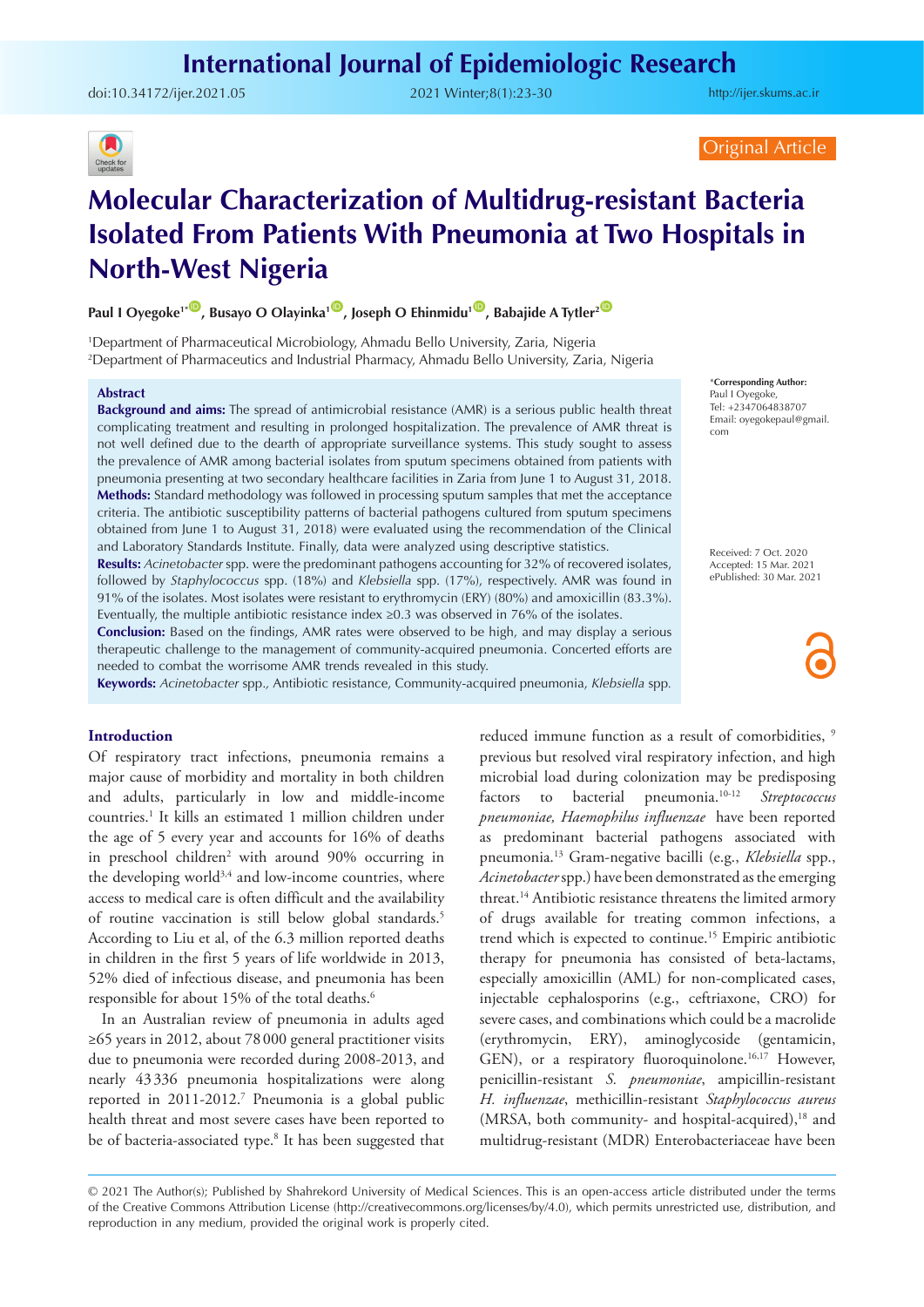implicated in pneumonia cases.

Antimicrobial resistance (AMR) increases drug costs and the length of stay and adversely affects the patient's outcome. Resistance to all classes of antibiotics has developed to various extents among the common and important pathogens. The most frequently reported mechanism of resistance to beta-lactams (common among gram-negative bacteria) is the production of penicillin hydrolyzing enzymes, called beta-lactamases. The presence of beta-lactamases dates back to the pre-antibiotic era, and was first reported just over a decade after the discovery of penicillin.19 The first beta-lactamase, TEM, named after a Grecian patient, Temoneira, was first reported in 1963,<sup>20</sup> and then, the sulfhydryl variable (SHV) beta-lactamase was reported ten years later, which are able to hydrolyze penicillins and narrow-spectrum cephalosporins.<sup>21</sup>

The extended-spectrum beta-lactamases (ESBLs), which were capable of hydrolyzing penicillin and cephalosporins (especially expanded spectrum cephalosporins), were identified in 1980.<sup>22</sup> These are believed to have originated from the TEM-1, TEM-2, and SHV-1 enzymes, and differ from their parents by single amino acid substitutions.<sup>23</sup>

The introduction of beta-lactamase inhibitors to counteract the effect of these enzymes in the 1980s did work out for a while.<sup>24</sup> However, new variants of the enzymes that are not affected by the activity of these beta-lactamase inhibitors abound, and range from the complex mutant of TEM (CMT) which hydrolyze both 3rd generation cephalosporins and possess poor affinity for clavulanic acid, to the metallo-beta-lactamases which are not affected by both avibactam and clavulanic acid.25 Currently, there are thousands of identified betalactamases, and new discoveries as research into these compounds have a continuous trend.

The other mechanisms of resistance to beta-lactams are the modification of the penicillin-binding proteins (serine acyltransferases that catalyze the formation of cross-linked peptidoglycan and the target of β-lactam antibiotics) usually reported in Gram-positive and some Gram-negative organisms.26 The most commonly reported mechanism of macrolide resistance is that mediated by ERY ribosomal methylase (*erm*) genes. These genes coordinate the modification of the ribosome of host bacteria, hence, ERY is unable to bind. They are achieved by the addition of two methyl residues to a highly conserved adenine residue in domain V, the peptidyl transferase center of 23S rRNA, leading to a conformational change in the ribosome.<sup>27</sup>

Several variants of these genes have so far been identified in this regard. The *ermA* gene, commonly found among Staphylococci spp., the *ermB* gene is reported in both Gram-negative and -positive organisms while the *ermC* gene is detected among organisms.28

Another mechanism of macrolide resistance is the efflux pump mediated by the *msr* and *mef* genes, which code for low-level resistance,<sup>29</sup> however, high-level macrolide

resistance is expressed in combination with *erm* genes. Macrolide-inactivating phosphotransferases are coded for by *mph*, which are arranged in tandem and expressed from the same promoter as the macrolide efflux pump.<sup>30</sup>

Therefore, the aim of this study is to determine the frequency of microbial agents and their antibiotic resistance patterns in pneumonia over a 3-month period (June 1 to August 31, 2018) in Zaria, Nigeria.

#### **Materials and Methods**

This study was performed by focusing on two hospitals in Zaria metropolis viz Hajiya Gambo Sawaba hospital, and Kofan-gaya, Zaria, Kaduna State, Nigeria. This is a 200 bed capacity facility with over 5000 admissions annually and is located within Zaria, the Zaria Local Government area while Saint Luke's Anglican Hospital is located in Wusasa, Kaduna State, Nigeria, and is a private secondary health care provider with over 3000 admissions annually. Patients of all age groups presenting at the hospital and diagnosed as having pneumonia by a physician. Ninety patients with community-acquired pneumonia presenting at the two care facilities were included in the study.

### *Sample Collection, Processing and Identification of Organisms*

The collected sputum specimens from June 1 to August 31, 2018 were processed using standard methods. Blood, MacConkey, and Mannitol salt agars (Titan Biotech Ltd, India) were used for the isolation of bacteria. The samples were inoculated onto prepared agar plates, which were incubated at 37° C for 24 hours in an aerobic atmosphere. Standard biochemical tests using Microgen ID kits (Microgen Bioproducts Ltd, UK) were employed to identify the organisms.

#### *Antibiotic Susceptibility Testing*

The bacteria were tested against a panel of antibiotics using the guidelines of the Clinical Laboratory Standards Institute,<sup>31</sup> and the tested antibiotics were purchased from Oxoid Ltd. (Basingstoke, Hampshire, England) and included GEN (30 μg), streptomycin (S, 30 μg), and amoxicillin-clavulanate (AMC, 30 μg). Other antibiotics were AML (30 μg), vancomycin (VAN, 30 μg), oxacillin (OXA, 10 μg), CRO (30 μg), ceftazidime (CAZ, 30 μg), cefoxitin (FOX, 30 μg), ciprofloxacin (CIP, 5 μg), and trimethoprim-sulfamethoxazole (SXT, 1.25 µg + 23.75 µg). In addition, ERY (15 μg), azithromycin (AZT, 15 μg), linezolid (LZD, 10 μg), quinupristin-dalfopristin (QD, 15 μg), tetracycline (TET, 30 μg), and imipenem (IMP, 10 μg) were other employed antibiotics. The modified Kirby-Bauer disc-diffusion method was used to determine the antibiotic susceptibility of isolates identified and confirmed by biochemical tests. An overnight culture of each isolate was prepared in nutrient agar and incubated at 37ºC for 18 hours. Five milliliters (5 mL)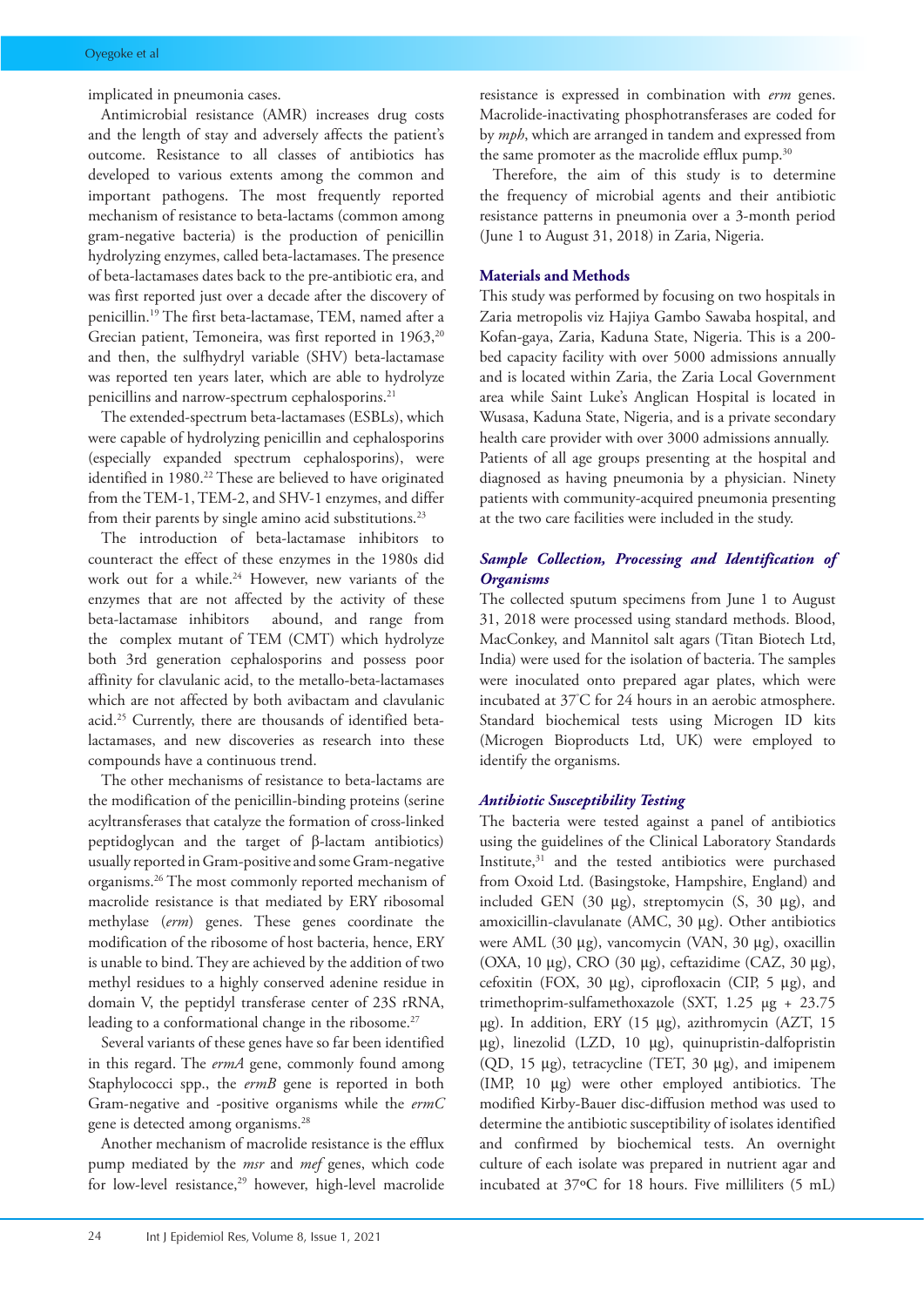of sterile physiological saline and 0.5 McFarland turbidity standard solutions were prepared for the standardization of inoculums. The discrete colonies of isolates on nutrient agar plates were emulsified in 5 mL of sterile physiological saline and the turbidity adjusted to 0.5 McFarland standard (approximately a cell density of  $1.5 \times 10^8$  cfu/ mL). The standardized suspension was inoculated on Muller-Hinton agar at an angle 60º across the plate using a sterile cotton swab to ensure even distribution and confluent growth. The plates were allowed to dry for 5 minutes. The disc of various antibiotics was aseptically placed using a sterile forceps on the dried inoculated agar surface. After 30 minutes of applying the discs to allow for pre-diffusion, the plates were incubated at 37º C for 18 hours. After incubation, the plates were examined for the zones of inhibition and result interpretation according to the Clinical and Laboratory Standards Institute (CLSI). 31 The multiple antibiotic resistance index (MARI), which is an indicator of the level of exposure to antibiotics, was determined as well.<sup>32,33</sup>

$$
MAR\ Index = \frac{Number\ of\ antibiotics\ to\ which\ resistant}{Total\ number\ of\ antibiotics\ tested}
$$

For the purpose of this study, non-susceptibility to one or more antibiotic(s) in at least three classes was considered as multidrug resistance.

#### *Statistical Analysis*

IBM Statistical Package for Social Sciences (Version 22, International Business Machines Corporation) was used for data analysis, and the results are presented as frequencies, percentages, and means.

#### **Results**

The gender distribution of diagnosed pneumonia cases is provided in [Table](#page-4-0) 1. A total of 49 males (54.4%) and 41 females (45.6%) were sampled within the period, giving a male-female ratio of 1.2. The highest and the lowest number of samples were collected from 16-49 and 6-15 age groups, respectively. No samples were collected from children aged <5.

Of the ninety collected sputum specimens, seventyeight were positive for bacterial growth. Gram-negative bacteria made up more than 70% of the recovered isolates ([Table](#page-2-0) 2). *Acinetobacter* spp. [*A. baumannii* (06), *A. Iwoffii*  (16) and *A. haemolyticus* (03)]*, Staphylococcus* spp., and *Klebsiella* spp. [*K. pneumoniae* (09), *K. ornithinolytica* (02), *K. oxytoca* (01), and *K. ozaenae* (02)] were the predominant isolates.

Based on the results ([Table](#page-3-0) 3), most Gram-negative isolates exhibited resistance to AML and ERY. *Acinetobacter* spp. showed high resistance to ERY (65%), AMC (45%), and TMP/SMX (35%).

*Klebsiella* spp. were resistant to ERY (100%), AML

**Table 1.** Gender and Age Distribution of Diagnosed Pneumonia Cases

| Gender        |                |           |           |               |  |  |
|---------------|----------------|-----------|-----------|---------------|--|--|
|               | $6 - 15$       | 16-49     | $\geq 50$ | Total $(\% )$ |  |  |
| Male          | 5              | 31        | 13        | 49 (54.4)     |  |  |
| Female        | $\overline{2}$ | 30        | 9         | 41 (45.6)     |  |  |
| Total $(\% )$ | 7(7.8)         | 61 (67.8) | 22(24.4)  | 90 (100)      |  |  |

<span id="page-2-0"></span>**Table 2.** Distribution of Isolated Bacteria

| <b>Bacteria</b>          | (% Isolates)<br>$(n=78)$ |
|--------------------------|--------------------------|
| Staphylococcus spp.      | 18                       |
| Streptococcus spp.       | 5                        |
| Acinetobacter spp.       | 32                       |
| Klebsiella spp.          | 17                       |
| Enterobacter spp.        | 9                        |
| Serratia spp.            | 6                        |
| Hafnia alvei             | 1                        |
| Proteus mirabilis        | 1                        |
| Other Enterobacteriaceae | 10                       |
| Unspecified              | 1                        |
| Total                    | 100                      |

(92.3%), CRO (77%), FOX (30%), TMP/SMX (30%), and TET (23%). One *Klebsiella* isolate demonstrated resistance to IMP. *Serratia* spp. were resistant to ERY (100%), AML (100%), ceftazidime (100%), FOX (100%), TET (60%), and TMP/SMX (60%). *Enterobacter gergoviae* represented high resistance to ERY (100%), AML (100%), CRO (50%), FOX (67%), TET (50%), and TMP/SMX (50%). The results also revealed that *Hafnia alvei* was resistant to the tested antibiotics including IMP. CIP, IMP, and GEN each showed broad activity against most gramnegative isolates.

Of the gram-positive isolates (i.e., *Streptococcus* spp.) demonstrated no resistance to any of tested antibiotics. Coagulase positive *Staphylococcus* spp. indicated high resistance to ERY (78%), LZD (78%), quinupristindalfopristin (QD, 78%), AML (78%), oxacillin (56%), TET (44%), TMP/SMX (44%), S (33%), and CIP (22%). Coagulase negative *Staphylococcus* spp. showed high resistance to ERY (100%), QD (100%), AML (100%), oxacillin (100%), TET (100%), TMP/SMX (100%), S (100%), and CIP (100%). Further, 50% of the *Staphylococcus* spp. isolates were methicillin resistant.

Based on the findings, 91% of the isolates were resistant to at least one antibiotic with multidrug resistance observed in 47% of the isolates while only 9.1% of them were susceptible to all tested antibiotics. The percentage of multidrug resistance shown by the isolates is presented in [Table](#page-3-1) 4.

[Table](#page-3-2) 5 provides the MARI of bacterial isolates. In this study, 75.8% of organisms indicated an MARI of greater than or equal to 0.3. Ten MDR isolates were investigated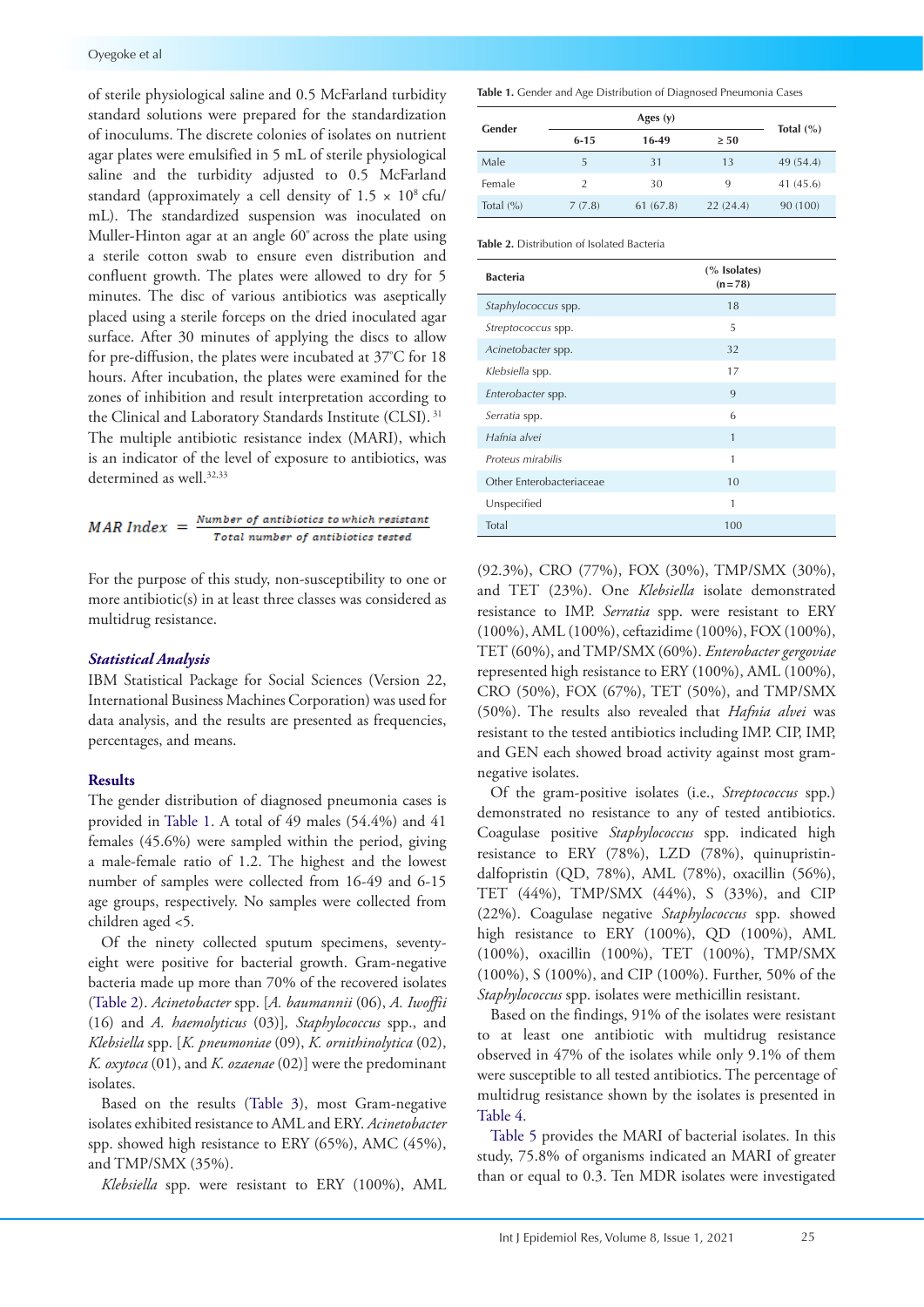#### <span id="page-3-0"></span>**Table 3.** Antibiotic Resistance Pattern of Bacterial Isolates

| <b>Bacteria Isolate</b>          | Antibiotics (% Resistant) |              |              |                          |                          |              |                          |            |                          |                          |                          |                          |
|----------------------------------|---------------------------|--------------|--------------|--------------------------|--------------------------|--------------|--------------------------|------------|--------------------------|--------------------------|--------------------------|--------------------------|
|                                  | ERY                       | <b>CIP</b>   | CN           | <b>TET</b>               | <b>SXT</b>               | S            | AML                      | <b>FOX</b> | <b>LZD</b>               | QD                       | <b>AZM</b>               | OX                       |
| <b>Gram-positive</b>             |                           |              |              |                          |                          |              |                          |            |                          |                          |                          |                          |
| Staphylococcus spp. $(n=12)$     | 66.7                      | 25           | 16.7         | 50                       | 50                       | 41.7         | 75                       | 50         | 58.3                     | 66.7                     | 16.7                     | 91.7                     |
| Streptococcus spp. $(n=2)$       | $\mathbf{0}$              | $\mathbf{0}$ | $\mathbf{0}$ | $\overline{\phantom{a}}$ | $\overline{\phantom{a}}$ | $\mathbf{0}$ | $\mathbf{0}$             | $\sim$     | $\theta$                 | $\overline{\phantom{a}}$ | $\mathbf{0}$             | $\overline{\phantom{a}}$ |
|                                  | <b>IMP</b>                | <b>ERY</b>   | <b>CIP</b>   | CN                       | <b>TET</b>               | <b>SXT</b>   | AMC                      | S          | AML                      | CAZ                      | <b>CRO</b>               | <b>FOX</b>               |
| <b>Gram-negative</b>             |                           |              |              |                          |                          |              |                          |            |                          |                          |                          |                          |
| Acinetobacter spp. $(n=20)$      | $\mathbf{0}$              | 65           | $\mathbf{0}$ | $\mathbf{0}$             | 5                        | 35           | 45                       | 30         | 5                        | $\overline{\phantom{a}}$ |                          |                          |
| Klebsiella spp. $(n = 13)$       | 7.7                       | 100          | $\mathbf{0}$ | $\mathbf{0}$             | 23                       | 30.1         | $\overline{\phantom{a}}$ | 7.7        | 92.3                     | $\mathbf{0}$             | 76.9                     | 30.1                     |
| Enterobacter spp. $(n=6)$        | $\mathbf{0}$              | 100          | 16.7         | $\mathbf{0}$             | 50                       | 50           | $\overline{\phantom{a}}$ | 33.3       | 100                      | $\mathbf{0}$             | 50                       | 66.7                     |
| Serratia spp. $(n=5)$            | $\mathbf{0}$              | 100          | $\mathbf{0}$ | $\mathbf{0}$             | 60                       | 60           | $\overline{\phantom{a}}$ | 40         | 100                      | 100                      | $\overline{\phantom{a}}$ | 100                      |
| Hafnia alvei $(n=1)$             | 100                       | 100          | 100          | 100                      | 100                      | 100          | 100                      | 100        | $\overline{\phantom{a}}$ | ٠                        | ٠                        | $\overline{\phantom{a}}$ |
| Proteus mirabilis $(n = 1)$      | $\mathbf{0}$              | 100          | $\mathbf{0}$ | $\mathbf{0}$             | 100                      | 100          | $\overline{\phantom{a}}$ | 100        | 100                      | $\mathbf{0}$             | ٠                        | 100                      |
| Other Enterobacteriaceae $(n=6)$ | $\mathbf{0}$              | 83.3         | $\mathbf{0}$ | 16.7                     | 33.3                     | 50           |                          | 66.7       |                          |                          |                          |                          |

Key: -=not tested.

CN: Gentamicin; CIP: Ciprofloxacin; CRO: Ceftriaxone; SXT: Trimethoprim–sulfamethoxazole; IPM: Imipenem; AML: Amoxicillin; AMC: Amoxicillin-Clavulanate; S: Streptomycin; TET: Tetracycline; CAZ: Ceftazidime; ERY: Erythromycin; FOX: Cefoxitin; AZM: Azithromycin; QD: Quinupristin-dalfopristin; LZD: Linezolid; OX: Oxacillin.

<span id="page-3-1"></span>**Table 4.** Percentage of Multidrug Resistance Among Tested Bacterial Isolates

| $\frac{6}{6}$ isolates) |  |  |  |
|-------------------------|--|--|--|
| <b>MDR</b>              |  |  |  |
| 83.3                    |  |  |  |
| $\theta$                |  |  |  |
| 30                      |  |  |  |
| 92.3                    |  |  |  |
| 83.3                    |  |  |  |
| 100                     |  |  |  |
| 100                     |  |  |  |
| 100                     |  |  |  |
| 50                      |  |  |  |
|                         |  |  |  |

*Note*. MDR: Multidrug-resistant.

for the carriage of resistance genes. The molecular detection of the *ESBL* and *ermB* genes revealed that 7 isolates were positive for the *TEM* gene, with 5 harbouring the *ermB* gene while 3 of them were positive for *OXA* [\(Figure](#page-4-0) 1 and [Table](#page-4-1) 6, respectively).

#### **Discussion**

Pneumonia ranks high among the killer infectious diseases of children and adults, affecting both low- and highresource countries. Mortality rates are kept at the minimum by a combination of early diagnosis, appropriate treatment protocols, and the diligent management of associated comorbidities and risk factors.<sup>34,35</sup>

In this study, Gram-negative bacilli were the predominant isolates, which is in line with reports in south-western Nigeria<sup>36,37</sup> and Cambodia.<sup>38</sup> Microbial communities are known to vary with the geographic location. In this study, the majority of the recovered ones were Gram-negative bacilli, which corroborates with reports in Indonesia<sup>39</sup> and Bangladesh.40 Gram-positive cocci, however, was reported <span id="page-3-2"></span>**Table 5.** MARI of Bacterial Isolates From Patients With Pneumonia in Zaria, Nigeria

| <b>MARI</b> | Percent |
|-------------|---------|
| 0.0         | 9.1     |
| 0.1         | 10.6    |
| 0.2         | 4.5     |
| 0.3         | 26.0    |
| 0.4         | 12.1    |
| 0.5         | 15.1    |
| 0.6         | 10.6    |
| 0.7         | 3.0     |
| 0.8         | 3.0     |
| 0.9         | 1.5     |
| 1.0         | 4.5     |
| Total       | 100%    |

*Note*. MARI: Multiple antibiotic resistance index.

#### as being predominant in Bosnia<sup>41</sup> and Sweden.<sup>42</sup>

Bacteria-associated pneumonia, which accounts for the most severe cases, is complicated by the threat of antibiotic resistance, which is also found in our study. The observed resistance levels to AML (45-100%) and ERY (65- 100%) were worrisome, considering that beta-lactams, particularly AML, are generally adopted as first-line drugs in empirical treatment, occasionally in combination with macrolides (e.g., ERY). <sup>43</sup>

The prevalence of MDR isolates (47%) was high in this study, which could be due to over-exposure to and the possible misuse of antibiotics. El-Sokkary et al<sup>44</sup> reported higher MDR rates in a similar study in Egypt. *Staphylococcus*  spp., *Acinetobacter* spp., and *Klebsiella* spp. accounted for most of the MDR isolates in this study, which is consistent with the reports of extensively drug-resistant *Acinetobacter*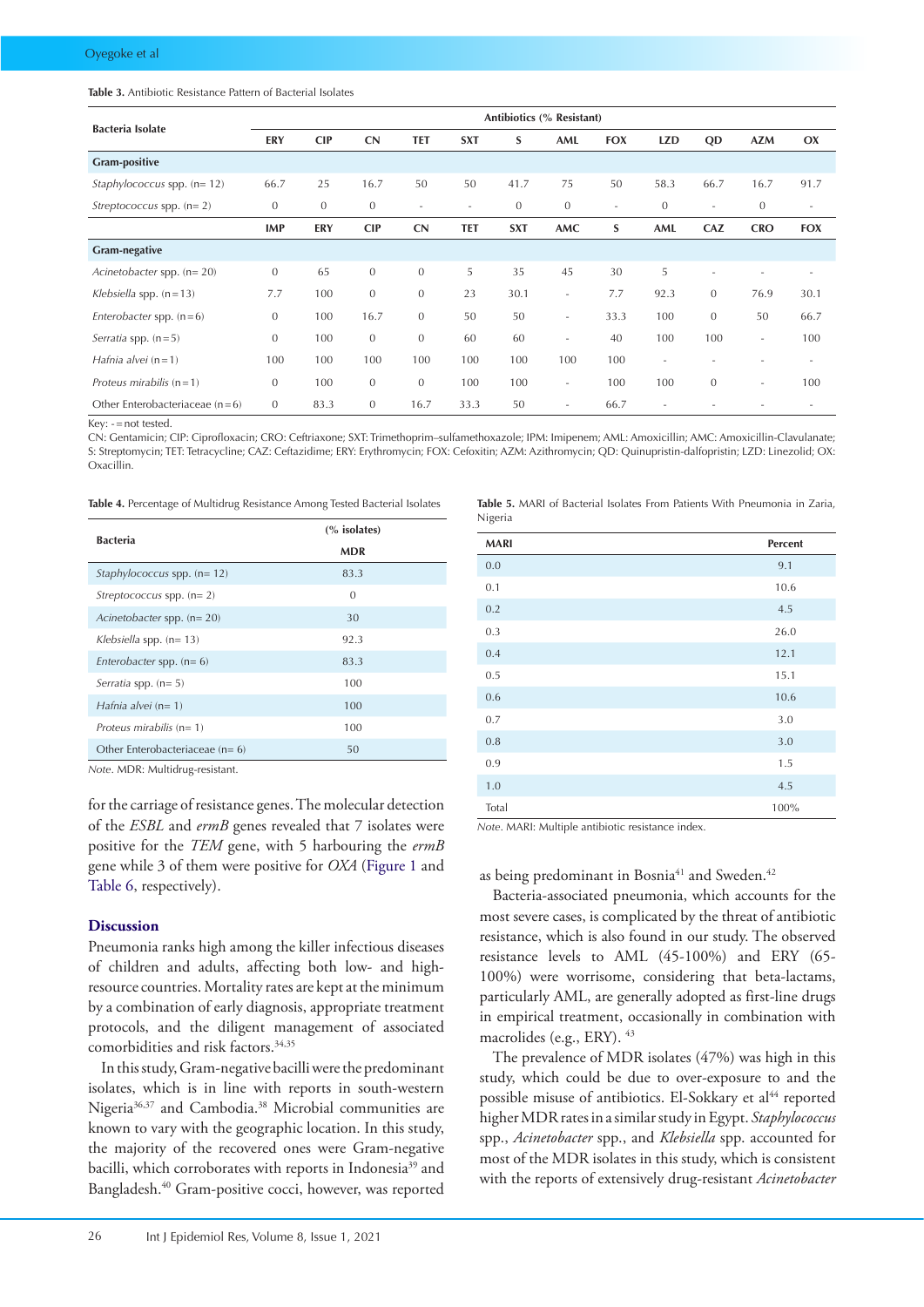<span id="page-4-0"></span>

**Figure 1.** Electrophoregram of *TEM* (1150 bp), *OXA* (813 bp), and *ermB* (640 bp) Genes Amplified From Bacteria Isolates *Note.* TEM: Transmission electron microscopy; OXA: Oxacillin. Key: M=I.5 kb ladder, -ve=Negative control. H01, H06, H12, S04,

S06, S21, S22, S36, S42, S46=Bacteria isolate codes.

spp. isolated from pneumonia patients.<sup>45</sup> Observed methicillin resistance in *Staphylococcus* spp. was higher compared to reports of 33.3% from Ethiopia.<sup>46</sup> MRS spp. have previously been implicated in nosocomial cases although a recent report revealed community-acquired – MRS pneumonia, particularly CA-MRSA.47 The low resistance of *Staphylococcus* species to GEN and CIP in this study indicated that these could be a useful alternative for treatment in cases where first-line antibiotics represent a failure. An Ethiopian study reported similar findings.<sup>47</sup> There was no resistance to any of the tested antibiotics in *Streptococcus* spp., which is contrary to the results of studies from Egypt and Ethiopia<sup>44,47</sup> regarding resistance.

Most Gram-negative isolates were resistant to ERY and AML although GEN, CIP, and IMP could be alternatives for MDR bacteria-associated pneumonia cases within these settings since there was less resistance. El-Sokkary et al<sup>44</sup> reported similar effectiveness of carbapenems and fluoroquinolones in Egypt although it contrasts with the significant resistance to amikacin and CIP reported in India.<sup>48</sup>

The presence of carbapenem-resistant Enterobacteriaceae in this study is of public health importance because the treatment of infections caused by these organisms is extremely difficult.49 Carbapenem-resistant Enterobacteriaceae in pneumonia patients has been reported as well. 50 Resistance to IMP is low in these setting, as observed in this study, probably due to controlled prescription and high costs of these antibiotics making them inaccessible to overthe-counter self-medication, the possibility of transfer of carbapenem-resistant genes to susceptible bacteria remains, and could be deleterious

The high level of antibiotic exposure in the community could be responsible for the high observed MARI. A similar figure was reported in children with suspected septicaemia presenting at the Institute of Child Health, Zaria.<sup>51</sup> The

<span id="page-4-1"></span>**Table 6.** Detection of *TEM, OXA,* and *ermB* Genes in MDR Bacterial Isolates

|                 | <b>Detected Gene</b>    |                 |                          |  |  |  |  |
|-----------------|-------------------------|-----------------|--------------------------|--|--|--|--|
| <b>Isolates</b> | <b>TEM</b><br>(1150 bp) | OXA<br>(813 bp) | ermB<br>(639 bp)         |  |  |  |  |
| H <sub>01</sub> |                         | -               |                          |  |  |  |  |
| H <sub>06</sub> | $+$                     |                 | $\qquad \qquad -$        |  |  |  |  |
| H12             |                         | -               | $+$                      |  |  |  |  |
| <b>SO4</b>      | $+$                     | ٠               | $\qquad \qquad -$        |  |  |  |  |
| <b>SO6</b>      | -                       | $\overline{a}$  | $+$                      |  |  |  |  |
| S <sub>21</sub> | $\qquad \qquad -$       | $\overline{a}$  | $\qquad \qquad -$        |  |  |  |  |
| <b>S22</b>      |                         | $^+$            |                          |  |  |  |  |
| S <sub>36</sub> | $+$                     | $\! +$          | $^{+}$                   |  |  |  |  |
| S42             |                         | ٠               | $^{+}$                   |  |  |  |  |
| S46             | $^{+}$                  | $^{+}$          | $\overline{\phantom{0}}$ |  |  |  |  |

*Note.* TEM: Temoneira; OXA: Oxacillin; MDR: Multidrug-resistant.

observed resistance rates in this study are worrisome, and the possibility of the transfer of resistance determinants to drug-susceptible bacteria presents a looming danger. Policies for reducing the development and spread of AMR in bacteria pathogens include antimicrobial stewardship, discouraging misuse, overuse and indiscriminate over-thecounter antibiotic prescriptions, and encouraging patients' medication compliance.

The code of molecular resistance determinants for specific antibiotic non-susceptibilities in some cases contributes to cross-resistance between antibiotics within the same or different class thus limiting treatment options.<sup>52</sup> The detection of *TEM-1* and *OXA-1* genes in seven (7) and three (3) of the tested (10) isolates suggests possible inclinations with encountered AML and CRO resistance in the selected isolates, respectively. The detection of *OXA* and *TEM* genes in two (2) of the isolates suggests the presence of multiple resistance mechanisms. *TEM* and *OXA* genes are known to mediate beta-lactam resistance through the production of enzymes that inactivate the antibiotic.53,54 Beta-lactams are generally classified into narrow and broad spectrums although these genemediated enzymes have evolved producing variants which act on them making them ineffective.<sup>25</sup> Infections caused by organisms possessing these genes can increase the length of hospital stay and result in intensive care unit admission. Early detection is important because the inappropriate therapy of these complex infections can increase mortality and morbidity.

The presence of *ermB* genes conferring resistance to macrolides is of importance to physicians' prescription patterns.<sup>55</sup> Treatment protocols may need to be reassessed to forestall community or hospital epidemic of treatment failures due to antibiotic resistance. To the best of our knowledge, there were no available reports on the molecular characterization of *ESBL*s and ERY ribosomal methylase (*ermB*) genes from the sputum of patients with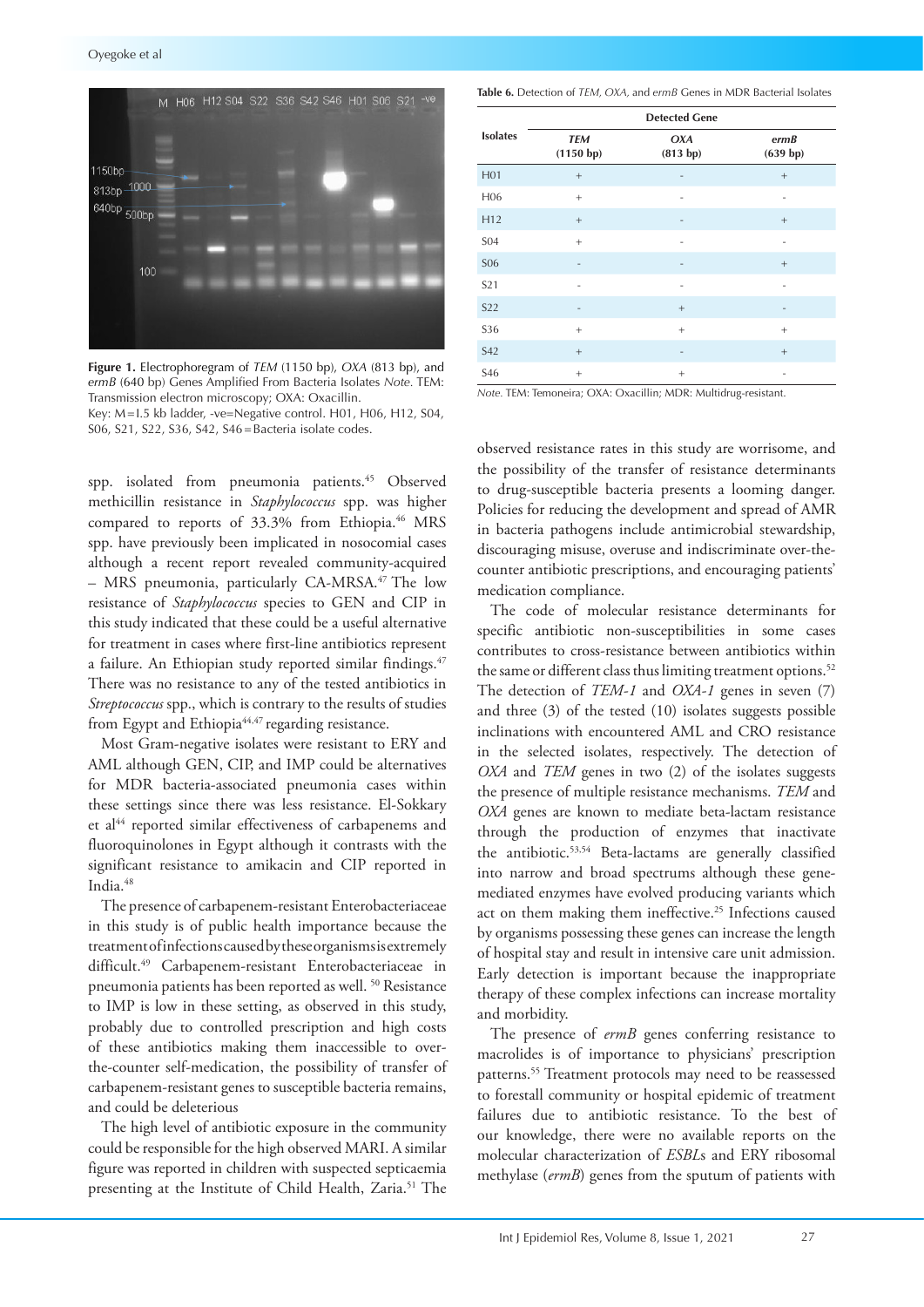pneumonia in Nigeria at the time of compilation of this report. However, a similar study in Japan reported the isolation of *ESBL* genes from the sputum of pneumonia patients.56 Another report of the isolation of *OXA* type and *TEM* genes in the Acinetobacter baumannii isolate from the sputum of the neonatal pneumonia patient was found in China.<sup>57</sup>

The presence of *TEM, OXA*, and *ermB* genes pose a significant threat to the current antibiotic therapy for pneumonia since this could culminate in treatment failures leading to a prolonged hospital stay and fatal outcomes.

#### **Conclusion**

The results of this study showed that AMR rates were observed to be high and may display a serious therapeutic challenge to the management of community-acquired pneumonia. Thus, concerted efforts are needed to combat the worrisome AMR trends revealed in this study.

#### **Conflict of Interest Disclosures**

The authors declared no conflict of interests.

#### **Ethical Approval**

Ethical approval was obtained from the Ethics Committee of the Health and Research of the Kaduna State Ministry of Health (MOH/ADM/744/VOL.1/462).

#### **References**

- 1. UNICEF. Nigeria Contributes Highest Number to Global Pneumonia Child Deaths. UNICEF; 2019. [https://www.unicef.](https://www.unicef.org/nigeria/press-releases/nigeria-contributes-highest-number-global-pneumonia-child-deaths) [org/nigeria/press-releases/nigeria-contributes-highest-number](https://www.unicef.org/nigeria/press-releases/nigeria-contributes-highest-number-global-pneumonia-child-deaths)[global-pneumonia-child-deaths.](https://www.unicef.org/nigeria/press-releases/nigeria-contributes-highest-number-global-pneumonia-child-deaths) Accessed December 12, 2019.
- 2. WHO Pneumonia fact sheet. World Health Organisation 2016. <http://www.who.int/mediacentre/factsheets/fs331/en>. Accessed May 1, 2018.
- 3. Rudan I, O'Brien KL, Nair H, Liu L, Theodoratou E, Qazi S, et al. Epidemiology and etiology of childhood pneumonia in 2010: estimates of incidence, severe morbidity, mortality, underlying risk factors and causative pathogens for 192 countries. J Glob Health. 2013;3(1):010401. doi: 10.7189/ jogh.03.010401.
- 4. Zar HJ, Madhi SA, Aston SJ, Gordon SB. Pneumonia in low and middle income countries: progress and challenges. Thorax. 2013;68(11):1052-6. doi: 10.1136/thoraxjnl-2013-204247.
- 5. Izadnegahdar R, Cohen AL, Klugman KP, Qazi SA. Childhood pneumonia in developing countries. Lancet Respir Med. 2013;1(7):574-84. doi: 10.1016/s2213-2600(13)70075-4.
- 6. Liu L, Oza S, Hogan D, Perin J, Rudan I, Lawn JE, et al. Global, regional, and national causes of child mortality in 2000-13, with projections to inform post-2015 priorities: an updated systematic analysis. Lancet. 2015;385(9966):430-40. doi: 10.1016/s0140-6736(14)61698-6.
- 7. Earle K, Williams S. Burden of pneumococcal disease in adults aged 65 years and older: an Australian perspective. Pneumonia (Nathan). 2016;8:9. doi: 10.1186/s41479-016-0008-8.
- 8. Bhuiyan MU, Snelling TL, West R, Lang J, Rahman T, Borland

ML, et al. Role of viral and bacterial pathogens in causing pneumonia among Western Australian children: a casecontrol study protocol. BMJ Open. 2018;8(3):e020646. doi: 10.1136/bmjopen-2017-020646.

- 9. Mizgerd JP. Respiratory infection and the impact of pulmonary immunity on lung health and disease. Am J Respir Crit Care Med. 2012;186(9):824-9. doi: 10.1164/rccm.201206-1063PP.
- 10. Metzger DW, Sun K. Immune dysfunction and bacterial coinfections following influenza. J Immunol. 2013;191(5):2047-52. doi: 10.4049/jimmunol.1301152.
- 11. Lee KH, Gordon A, Foxman B. The role of respiratory viruses in the etiology of bacterial pneumonia: an ecological perspective. Evol Med Public Health. 2016;2016(1):95-109. doi: 10.1093/emph/eow007.
- 12. Griffiths C, Drews SJ, Marchant DJ. Respiratory syncytial virus: infection, detection, and new options for prevention and treatment. Clin Microbiol Rev. 2017;30(1):277-319. doi: 10.1128/cmr.00010-16.
- 13. Goyet S, Vlieghe E, Kumar V, Newell S, Moore CE, Bousfield R, et al. Etiologies and resistance profiles of bacterial communityacquired pneumonia in Cambodian and neighboring countries' health care settings: a systematic review (1995 to 2012). PLoS One. 2014;9(3):e89637. doi: 10.1371/journal. pone.0089637.
- 14. Narula S, Sharma P, Kumar N, Kumar N, Kumar M. An upsurge of gram negative bacteria in community acquired pneumonia: an alarming trend! J Emerg Med Forecast. 2018;1:1007.
- 15. Prestinaci F, Pezzotti P, Pantosti A. Antimicrobial resistance: a global multifaceted phenomenon. Pathog Glob Health. 2015;109(7):309-18. doi: 10.1179/2047773215y.0000000030.
- 16. Queen MA, Myers AL, Hall M, Shah SS, Williams DJ, Auger KA, et al. Comparative effectiveness of empiric antibiotics for community-acquired pneumonia. Pediatrics. 2014;133(1):e23-9. doi: 10.1542/peds.2013-1773.
- 17. Lee MS, Oh JY, Kang CI, Kim ES, Park S, Rhee CK, et al. Guideline for antibiotic use in adults with communityacquired pneumonia. Infect Chemother. 2018;50(2):160-98. doi: 10.3947/ic.2018.50.2.160.
- 18. Self WH, Wunderink RG, Williams DJ, Zhu Y, Anderson EJ, Balk RA, et al. *Staphylococcus aureus* community-acquired pneumonia: prevalence, clinical characteristics, and outcomes. Clin Infect Dis. 2016;63(3):300-9. doi: 10.1093/ cid/ciw300.
- 19. Abraham EP, Chain E. An enzyme from bacteria able to destroy penicillin. Nature. 1940;146(3713):837-7. doi: 10.1038/146837a0.
- 20. Datta N, Richmond MH. The purification and properties of a penicillinase whose synthesis is mediated by an R-factor in *Escherichia coli*. Biochem J. 1966;98(1):204-9. doi: 10.1042/ bj0980204.
- 21. Pitton JS. Mechanisms of bacterial resistance to antibiotics. In: Reviews of Physiology. Vol 65. Berlin, Heidelberg: Springer; 1972. p. 15-93. doi: 10.1007/3-540-05814-1\_2.
- 22. Knothe H, Shah P, Krcmery V, Antal M, Mitsuhashi S. Transferable resistance to cefotaxime, cefoxitin, cefamandole and cefuroxime in clinical isolates of *Klebsiella pneumoniae* and *Serratia marcescens*. Infection. 1983;11(6):315-7. doi: 10.1007/bf01641355.
- 23. Bush K. Past and present perspectives on β-lactamases.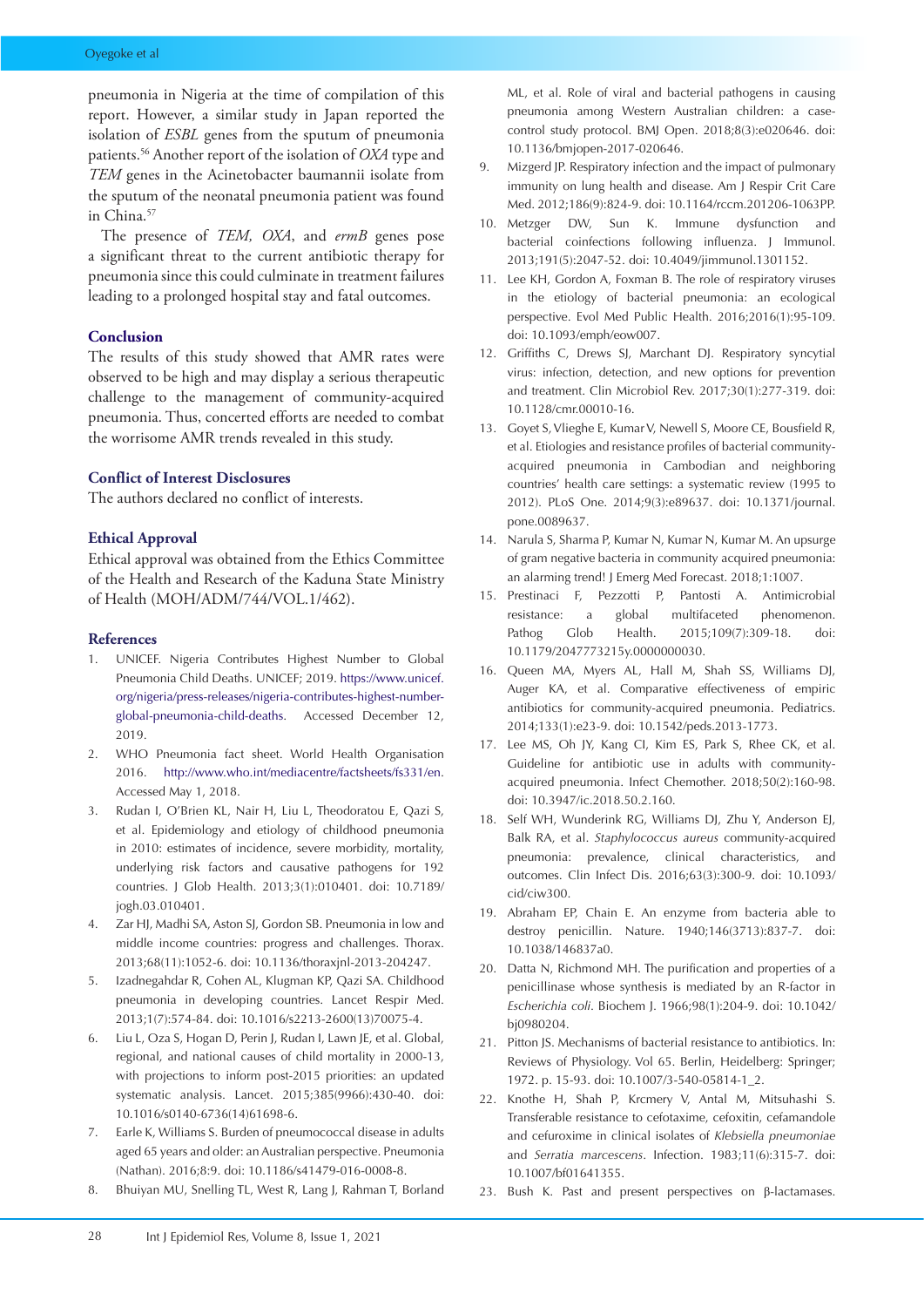Antimicrob Agents Chemother. 2018;62(10):e01076-18. doi: 10.1128/aac.01076-18.

- 24. Bush K, Bradford PA. β-Lactams and β-lactamase inhibitors: an overview. In: Silver LL, Bush K, eds. Antibiotics and Antibiotic Resistance. Cold Spring Harbor, NY: Cold Spring Harbor Laboratory Press; 2016. p. 23-44.
- 25. Palzkill T. Structural and mechanistic basis for extendedspectrum drug-resistance mutations in altering the specificity of TEM, CTX-M, and KPC β-lactamases. Front Mol Biosci. 2018;5:16. doi: 10.3389/fmolb.2018.00016.
- 26. Sun S, Selmer M, Andersson DI. Resistance to β-lactam antibiotics conferred by point mutations in penicillin-binding proteins PBP3, PBP4 and PBP6 in *Salmonella enterica*. PLoS One. 2014;9(5):e97202. doi: 10.1371/journal.pone.0097202.
- 27. Wilson DN. Ribosome-targeting antibiotics and mechanisms of bacterial resistance. Nat Rev Microbiol. 2014;12(1):35-48. doi: 10.1038/nrmicro3155.
- 28. Fyfe C, Grossman TH, Kerstein K, Sutcliffe J. Resistance to macrolide antibiotics in public health pathogens. Cold Spring Harb Perspect Med. 2016;6(10):a025395. doi:10.1101/ cshperspect.a025395
- 29. Zhang Y, Tatsuno I, Okada R, Hata N, Matsumoto M, Isaka M, et al. Predominant role of msr(D) over mef(A) in macrolide resistance in Streptococcus pyogenes. Microbiology (Reading). 2016;162(1):46-52. doi: 10.1099/mic.0.000206.
- 30. Morar M, Pengelly K, Koteva K, Wright GD. Mechanism and diversity of the erythromycin esterase family of enzymes. Biochemistry. 2012;51(8):1740-51. doi: 10.1021/bi201790u.
- 31. Clinical & Laboratory Standards Institute (CLSI). Performance Standards for Antimicrobial Susceptibility Testing. 27th ed. CLSI Document M100-S28. Wayne, PA: CLSI; 2018
- 32. Krumperman PH. Multiple antibiotic resistance indexing of *Escherichia coli* to identify high-risk sources of fecal contamination of foods. Appl Environ Microbiol. 1983;46(1):165-70. doi: 10.1128/aem.46.1.165-170.1983.
- 33. aul S, Bezbaruah RL, Roy MK, Ghosh AC. Multiple antibiotic resistance (MAR) index and its reversion in *Pseudomonas aeruginosa*. Lett Appl Microbiol. 1997;24(3):169-71. doi: 10.1046/j.1472-765x.1997.00364.x.
- 34. Messinger AI, Kupfer O, Hurst A, Parker S. Management of pediatric community-acquired bacterial pneumonia. Pediatr Rev. 2017;38(9):394-409. doi: 10.1542/pir.2016-0183.
- 35. Agweyu A, Lilford RJ, English M. Appropriateness of clinical severity classification of new WHO childhood pneumonia guidance: a multi-hospital, retrospective, cohort study. Lancet Glob Health. 2018;6(1):e74-e83. doi: 10.1016/s2214- 109x(17)30448-5.
- 36. Okesola AO, Ige OM. Trends in bacterial pathogens of lower respiratory tract infections. Indian J Chest Dis Allied Sci. 2008;50(3):269-72.
- 37. Akingbade OA, Ogiogwa JI, Okerentugba PO, Innocent-Adiele HC, Onoh CC, Nwanze JC, et al. Prevalence and antibiotic susceptibility pattern of bacterial agents involved in lower respiratory tract infections in Abeokuta, Ogun State, Nigeria. Rep Opinion. 2012;4(5):25-30.
- 38. Inghammar M, By Y, Farris C, Phe T, Borand L, Kerleguer A, et al. Serotype distribution of clinical *Streptococcus pneumoniae* isolates before the introduction of the 13-valent pneumococcal conjugate vaccine in Cambodia. Am J Trop Med Hyg. 2018;98(3):791-6. doi: 10.4269/ajtmh.17-0692.
- 39. Farida H, Gasem MH, Suryanto A, Keuter M, Zulkarnain N, Satoto B, et al. Viruses and gram-negative bacilli dominate the etiology of community-acquired pneumonia in Indonesia, a cohort study. Int J Infect Dis. 2015;38:101-7. doi: 10.1016/j. iiid.2015.07.023.
- 40. Akter S, Shamsuzzaman SM, Jahan F. Community acquired bacterial pneumonia: aetiology, laboratory detection and antibiotic susceptibility pattern. Malays J Pathol. 2014;36(2):97- 103.
- 41. Cukic V, Hadzic A. The most common detected bacteria in sputum of patients with community acquired pneumonia (CAP) treated in hospital. Med Arch. 2016;70(5):354-8. doi: 10.5455/medarh.2016.70.354-358.
- 42. Lagerström F, Bader M, Foldevi M, Fredlund H, Nordin-Olsson I, Holmberg H. Microbiological etiology in clinically diagnosed community-acquired pneumonia in primary care in Orebro, Sweden. Clin Microbiol Infect. 2003;9(7):645-52. doi: 10.1046/j.1469-0691.2003.00602.x.
- 43. Llor C, Monedero MJ, García G, Arranz J, Cots JM, Bjerrum L. Interventions to improve adherence to first-line antibiotics in respiratory tract infections. The impact depends on the intensity of the intervention. Eur J Gen Pract. 2015;21(1):12-8. doi: 10.3109/13814788.2014.933205.
- 44. El-Sokkary RH, Ramadan RA, El-Shabrawy M, El-Korashi LA, Elhawary A, Embarak S, et al. Community acquired pneumonia among adult patients at an Egyptian university hospital: bacterial etiology, susceptibility profile and evaluation of the response to initial empiric antibiotic therapy. Infect Drug Resist. 2018;11:2141-50. doi: 10.2147/idr.s182777.
- 45. Rezai MS, Rafiei A, Ahangarkani F, Bagheri-Nesami M, Nikkhah A, Shafahi K, et al. Emergence of extensively drug resistant *Acinetobacter baumannii*-encoding integrons and extended-spectrum beta-lactamase genes isolated from ventilator-associated pneumonia patients. Jundishapur J Microbiol. 2017;10(7):e14377. doi: 10.5812/jjm.14377.
- 46. Negash AA, Asrat D, Abebe W, Hailemariam T, Hailu T, Aseffa A, et al. Bacteremic community-acquired pneumonia in Ethiopian children: etiology, antibiotic resistance, risk factors, and clinical outcome. Open Forum Infect Dis. 2019;6(3):ofz029. doi: 10.1093/ofid/ofz029.
- 47. Pham J, Asif T, Hamarshi MS. Community-acquired pneumonia with methicillin-resistant *Staphylococcus aureus* in a patient admitted to the intensive care unit: a therapeutic challenge. Cureus. 2018;10(1):e2019. doi: 10.7759/cureus.2019.
- 48. Jitendranath A, Koshy S. Community acquired pneumonia due to gram negative bacilli and its antibiotic sensitivity pattern in a tertiary care centre. Int J Res Med Sci 2016;4(8):3121-4. doi: 10.18203/2320-6012.ijrms20162205.
- 49. Logan LK, Weinstein RA. The epidemiology of carbapenemresistant *Enterobacteriaceae*: the impact and evolution of a global menace. J Infect Dis. 2017;215(Suppl\_1):S28-S36. doi: 10.1093/infdis/jiw282.
- 50. Alexander EL, Loutit J, Tumbarello M, Wunderink R, Felton T, Daikos G, et al. Carbapenem-resistant *Enterobacteriaceae* infections: results from a retrospective series and implications for the design of prospective clinical trials. Open Forum Infect Dis. 2017;4(2):ofx063. doi: 10.1093/ofid/ofx063.
- 51. AbdulAziz ZA, Ehinmidu JO, Adeshina GO, Pala YY, Yusuf SS, Bugaje MA. Plasmid mediated resistance in multidrug resistant bacteria isolated from children with suspected septicaemia in